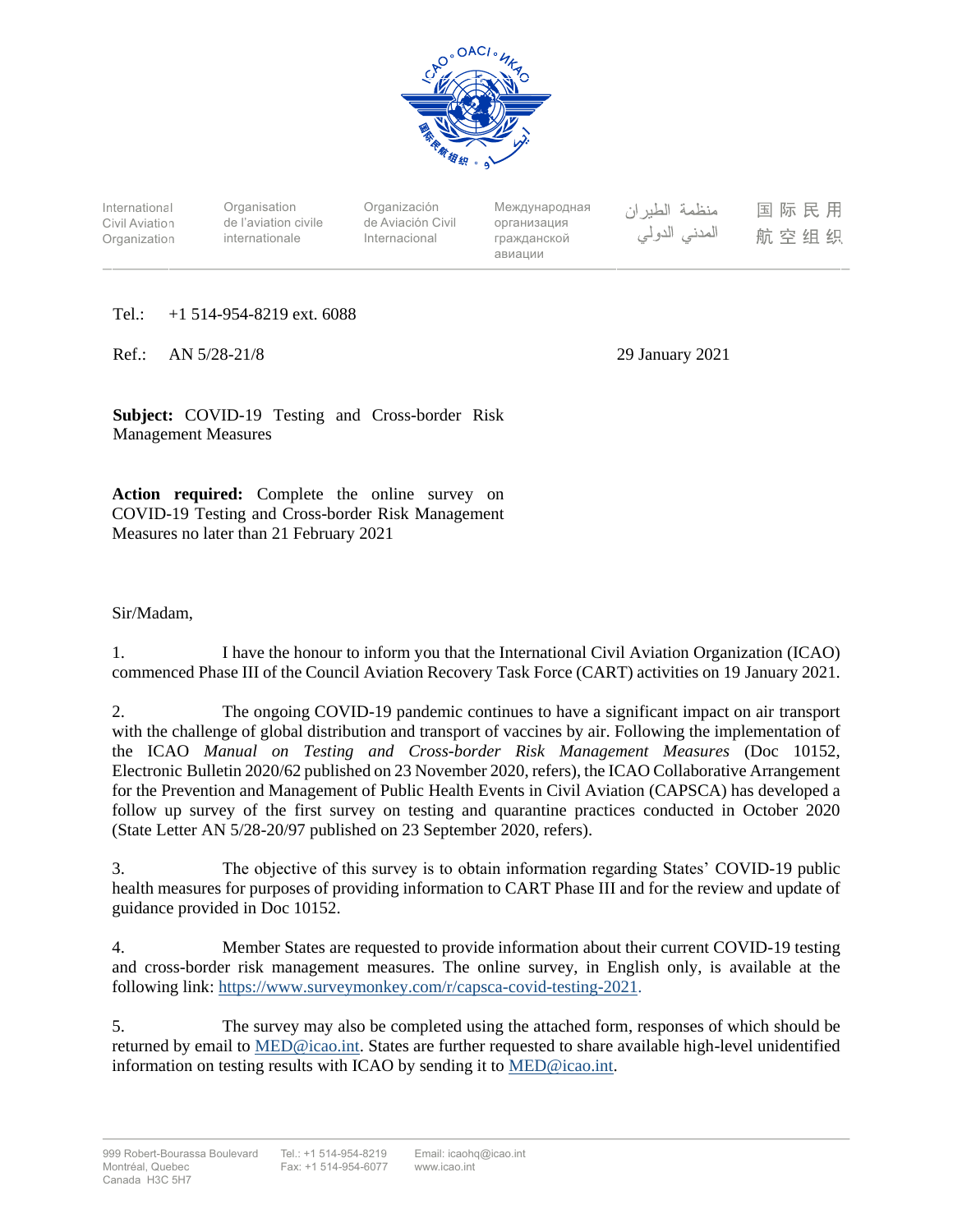6. Pursuant to the above, I would be grateful if your Administration would encourage the completion of the online survey in consultation with relevant stakeholders, as soon as possible, but no later than **21 February 2021**.

Accept, Sir/Madam, the assurances of my highest consideration.

协变

Fang Liu Secretary General

**Enclosure:**

COVID-19 Testing and Cross-border Risk Management Measures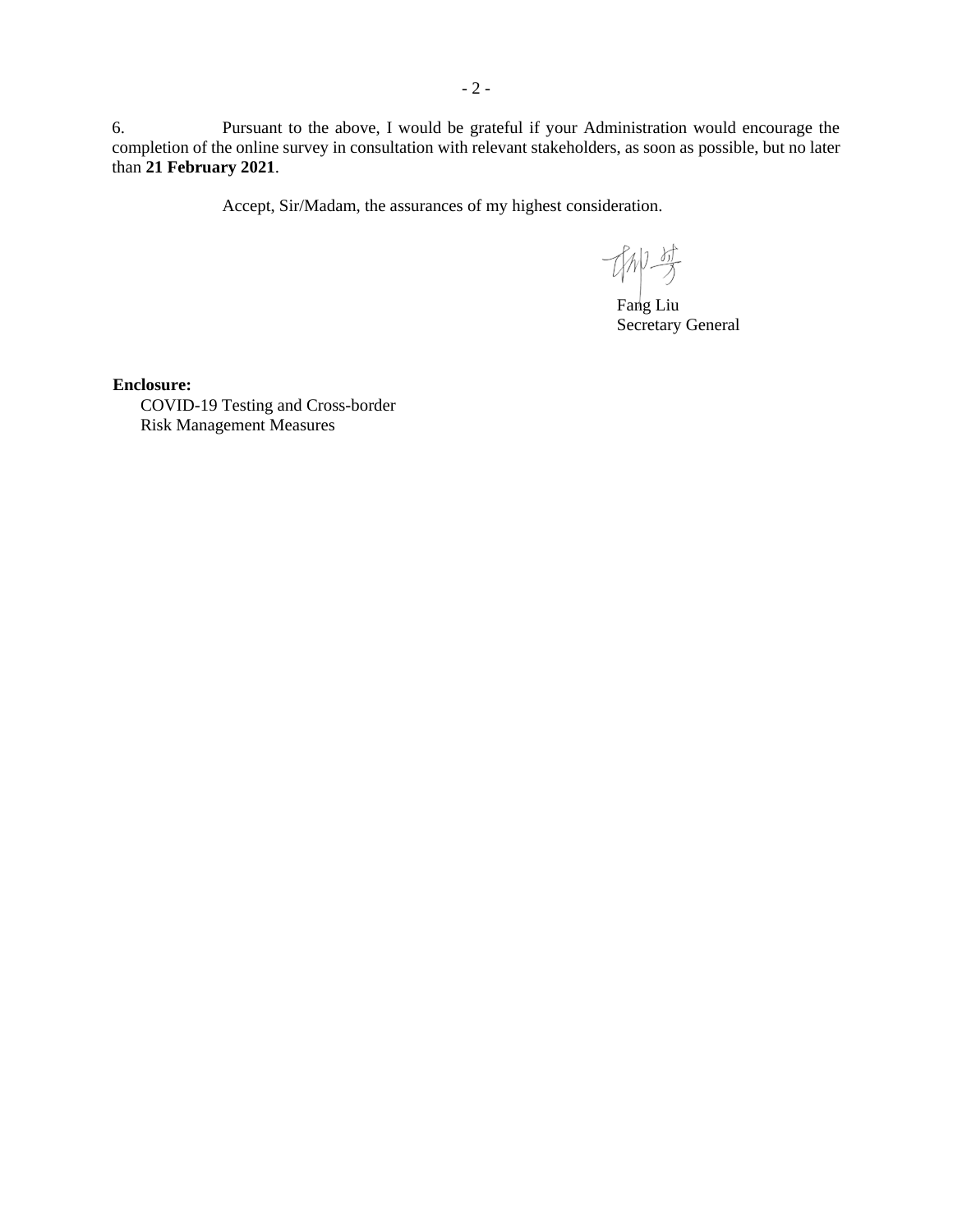#### **ATTACHMENT** to State letter AN 5/28-21/8

# **COVID-19 TESTING AND CROSS-BORDER RISK MANAGEMENT MEASURES**

#### **Objective**

Under the framework of the Collaborative Arrangement for the Prevention and Management of Public Health Events in Civil Aviation (CAPSCA) programme, ICAO is requesting Member States to provide information about their current COVID-19 testing, quarantine and Public Health Corridor (PHC) practices. The responses to this survey will be used to provide information to the Council Aviation Recovery Task Force (CART) Phase III and to update guidance material in the ICAO *Manual on Testing and Cross-border Risk Management Measures* (Doc 10152) [\(ICAO Manuals\)](https://www.icao.int/safety/CAPSCA/Pages/ICAO-Manuals.aspx). States are further requested to share available high-level unidentified information on testing results with ICAO by sending it to [MED@icao.int.](mailto:MED@icao.int)

**State: Compiled by: Entity: (e.g. CAA, PHA, other)**

#### **Questions 1- 3 below relate to risk management strategy**

### **Q1: Which national departments collaborate with the Civil Aviation Authority in determining the national COVID-19 strategy pertaining to the aviation sector? Choose all applicable options.**

Executive decision by President/ Prime Minister Department/Ministry of Transport Department/Ministry of Health Department/Ministry of Customs and Immigration Department/Ministry of Home Affairs Department/Ministry of Foreign/International Affairs/ Relations Civil Aviation Autority only Other (specify)

#### **Q2: Which of the methods below do you use to share information regarding your risk management measures with other States? Choose all applicable options.**

Regular communication with States, including channels through existing air service agreements Communication through diplomatic representations between States Communication by means of regional frameworks Communication with ICAO Regional Office Use of COVID-19 specific agreements e.g. PHCs, travel bubbles, health corridors, air bridges etc. Updating the ICAO COVID-19 Response and Recovery Implementation Centre (CRRIC) website Aeronautical Information Publication (AIP) Aeronautical Information Circular (AIC) Notice to Airmen (NOTAM) Other (specify)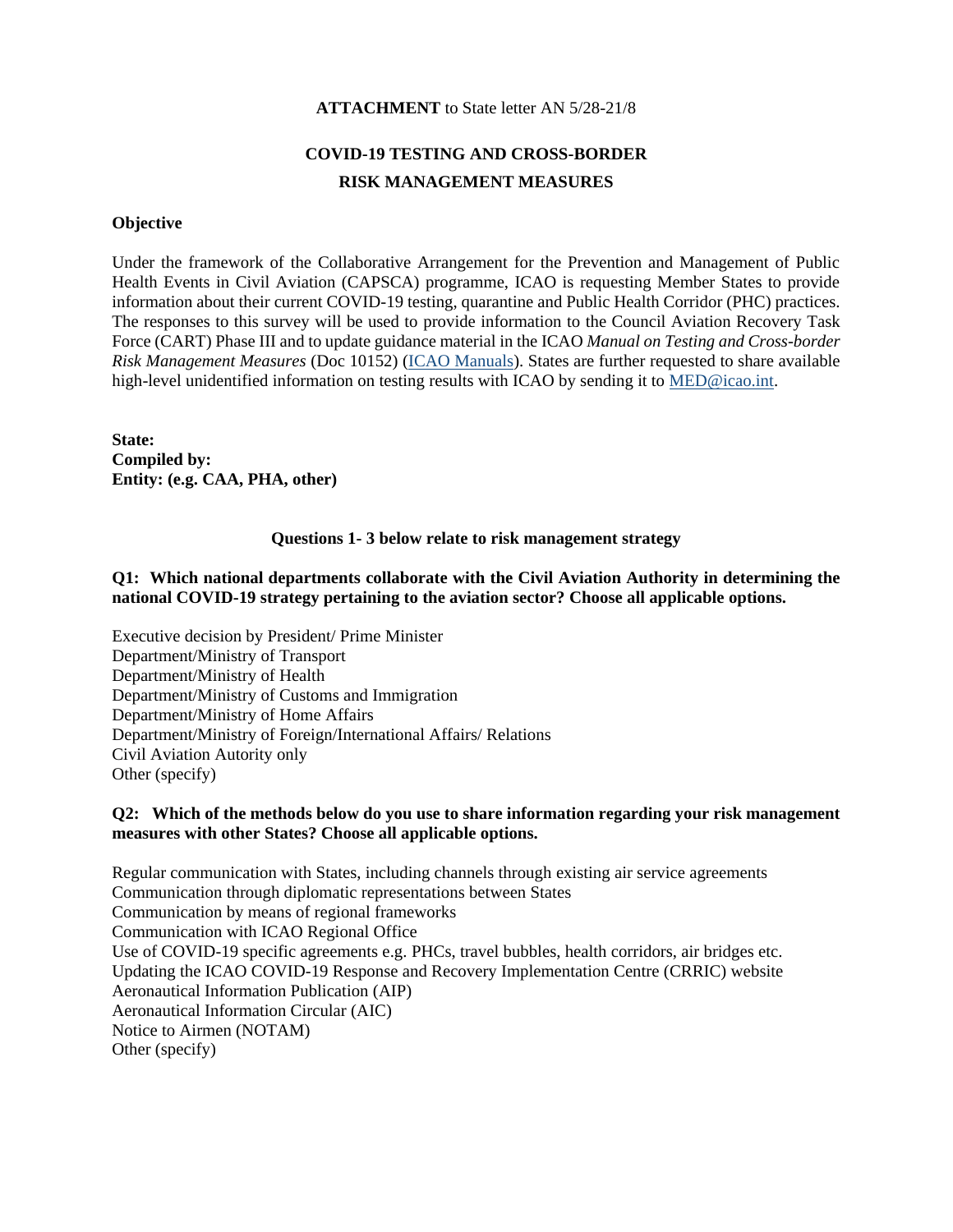# **Q3: As of today, which of the following cross-border measures apply? Choose all applicable options.**

Borders completely closed for all incoming and outgoing travel, with some exemptions Borders completely closed for all incoming travel, with some exemptions Borders open for all essential services, but closed for non-essential travel Borders open for **some** essential services, but closed for non-essential travel Borders closed for some flights from specified points of origin Partially open (only returning citizens, returning residents, or by **special individual** exception) Partially open (citizens, residents and **specific group exemptions** e.g. essential workers, students, etc.) Open (no formal restrictions on entry by air, but specific travel policies in place e.g. mandatory testing or quarantines upon arrival) Open (no restrictions) Other comments

#### **Notes:**

- **1. Please provide source to be accessed to provide most up-to-date information in terms of cross border measures, including website if applicable.**
- **2. Do you expect changes to these requirements within the next 4 weeks? Please explain.**
- **3. Please continue with questionnaire even though borders might be closed. In this case, provide answers as to which factors are being considered to open borders.**

### **Questions 4 - 13 below relate to passengers**

### **Q4: Does your State currently require mandatory pre-travel COVID-19 testing in the country of departure?**

No Yes Yes, but with exceptions (list)

### **Q5: If pre-departure testing is required, what type of COVID-19 test is required? Choose all applicable options.**

Pre-travel PCR or other molecular test, 48 hours or less prior to departure Pre-travel PCR or other molecular test, 72 hours or less prior to departure Pre-travel PCR or other molecular test, more than 72 hours prior to departure Pre-boarding antigen test, less than 4 hours prior to departure Pre-travel antigen test, up to 4 hours prior to departure Pre-travel antigen test, up to 48 hours prior to departure Pre-travel antigen test, up to 72 hours prior to departure Pre-travel antigen test, more than 72 hours prior to departure Pre-boarding antibody test, less than 4 hours prior to departure Pre-travel antibody test, up to 48 hours prior to departure Pre-travel antibody test, up to72 hours prior to departure Pre-travel antibody test, more than 72 hours prior to departure If previous positive test or false positive test, proof of test and documentary evidence of having recovered Either PCR or antigen test (specify time requirement) Other (specify)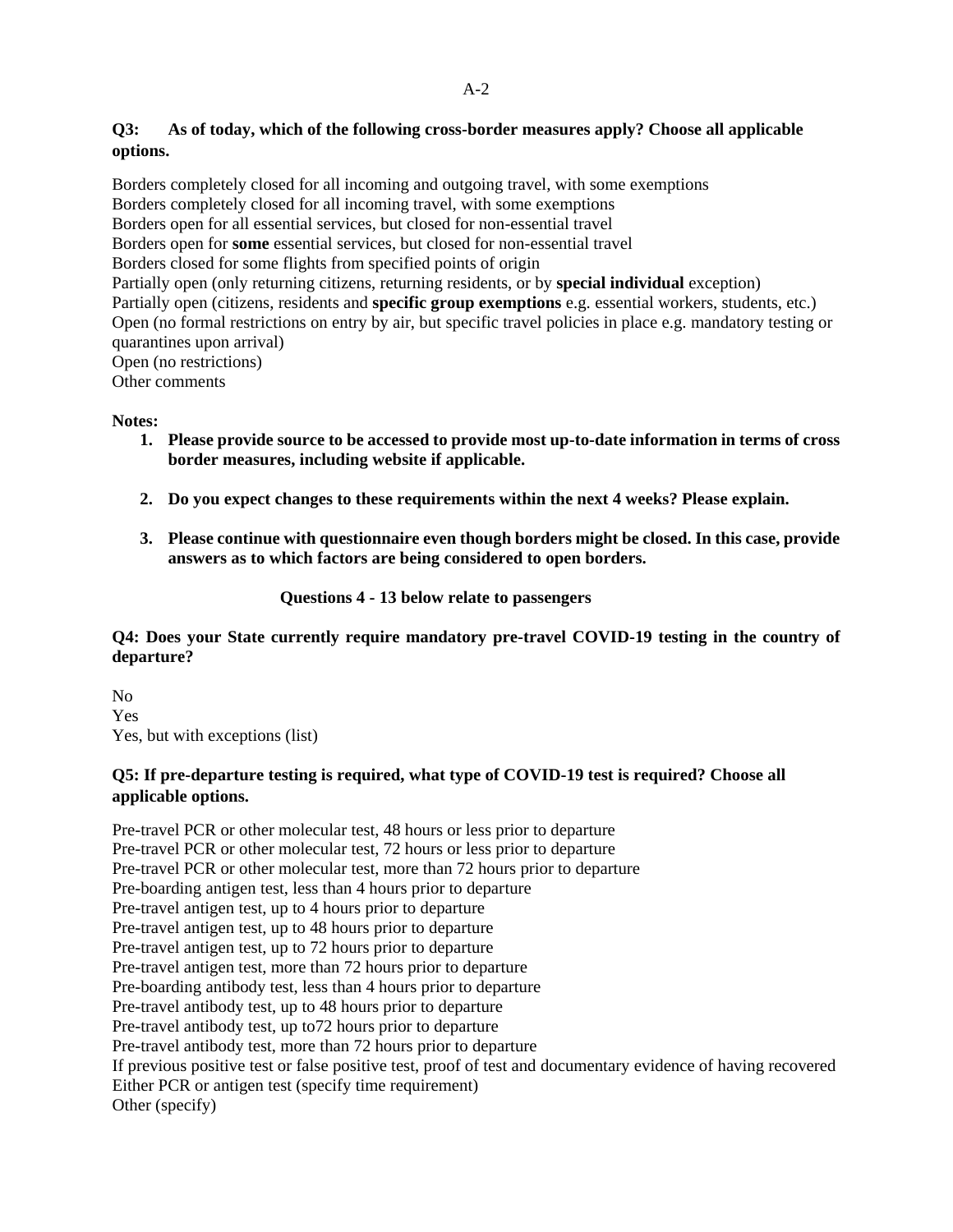### $A-3$

#### **Q6: Does your State currently require mandatory COVID-19 testing post-arrival?**

 $Yes - go to Q7$ Yes, but with exceptions (list)  $No - go to  $O8$$ 

#### **Q7: If testing is required post arrival, what type of COVID-19 test is required? Choose all applicable options.**

Single PCR or molecular test (on the day of arrival) Single PCR or molecular test (4 days after arrival) Single PCR or molecular test (5 days after arrival) Single PCR or molecular test (7 days after arrival) Two PCR or molecular test (on the day of arrival and 4 days after arrival) Single rapid antigen test (on the day of arrival) Single rapid antigen test (4 days after arrival) Single rapid antigen test (5 days after arrival) Single rapid antigen test (7 days after arrival) Two rapid antigen tests (on the day of arrival and 4 days after arrival) Either PCR or antigen test (specify time requirement) Other (specify)

#### **Q8: If testing is not required due to practical considerations, what are these challenges? Choose all applicable challenges.**

Absence of agreed protocols Inadequate local infrastructure Availability of tests Insufficient public health capacity e.g. shortage of personnel Inability to validate tests Other challenges (specify)

#### **Q9: Is mandatory quarantine part of the State's COVID-19 risk management strategy? Choose all applicable options.**

No (test result not required) No, upon proof on negative pre-departure test No, if immediate post-arrival test is negative Yes, 4-5 days if day 5 post arrival test is negative Yes, less than 7 days (test result not required) Yes, up to 7 days if day 7 post arrival test is negative Yes,  $7 - 10$  days (test result not required) Yes, up to 10 days if day10 post arrival test is negative Yes, 10 - 14 days (test result not required) Yes, more than 14 days (test result not required) Yes, up to 7 days despite proof of negative test on arrival Yes, up to 10 days despite proof of negative test on arrival Yes, up to 14 days despite proof of negative test on arrival Other (specify)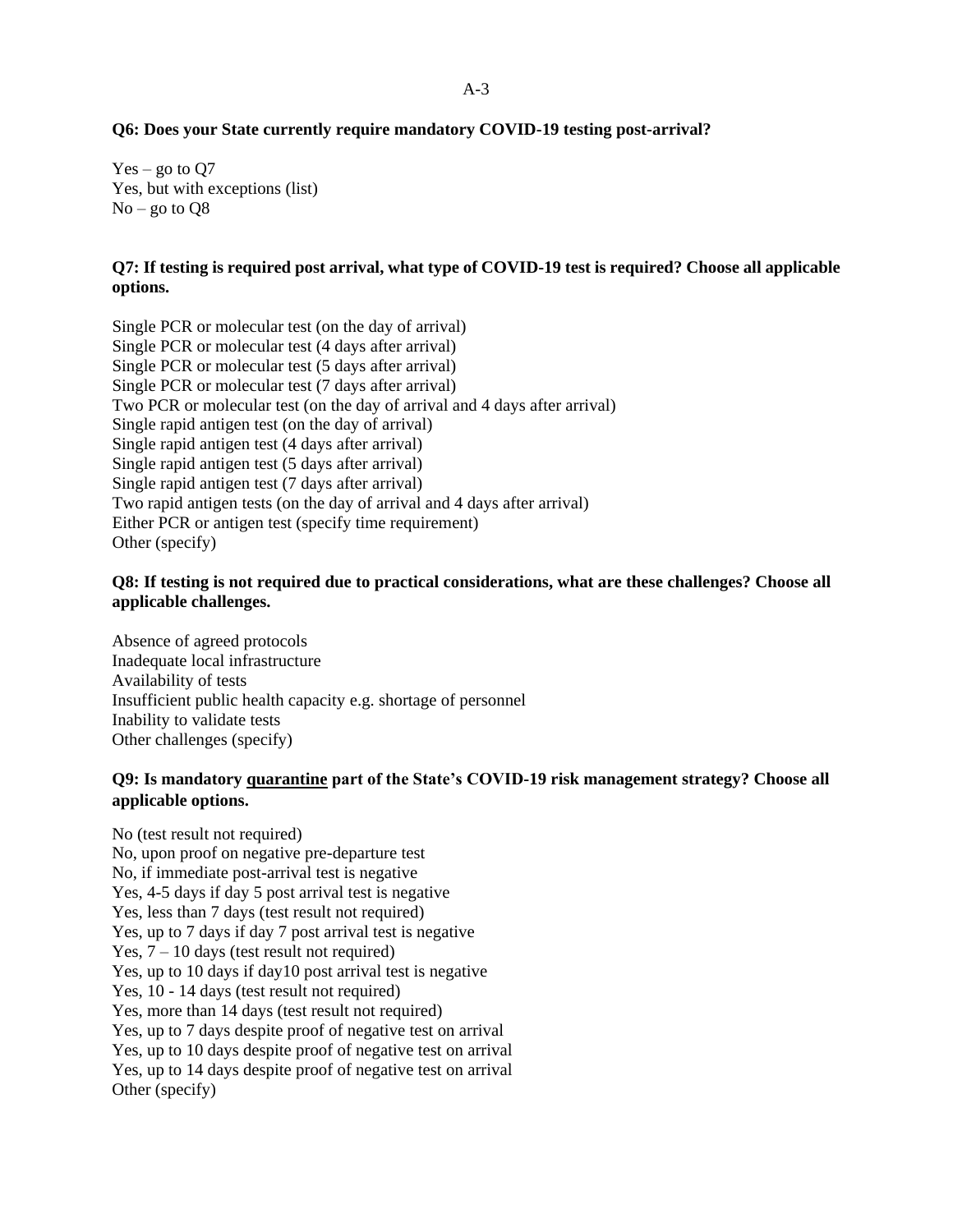#### A-4

#### **Q10: Is mandatory self-isolation part of the State's COVID-19 risk management strategy?**

No (test result not required) No, upon proof on negative pre-departure test No, if immediate post-arrival test is negative Yes, 4-5 days if day 5 post arrival test is negative Yes, less than 7 days (test result not required) Yes, up to 7 days if day 7 post arrival test is negative Yes,  $7 - 10$  days (test result not required) Yes, up to 10 days if day 10 post arrival test is negative Yes, 10 - 14 days (test result not required) Yes, more than 14 days (test result not required) Yes, up to 7 days despite proof of negative test on arrival Yes, up to 10 days despite proof of negative test on arrival Yes, up to 14 days despite proof of negative test on arrival Other (specify)

#### **Q11: Where and which type of quarantine or self-isolation is required?**

State-assigned facility with supervision Hotel with supervision Home with supervision Hotel – no state supervision Home – no state supervision Other (specify)

#### **Q12. If supervision is required, what does it include?**

Supervision not required Reporting by the traveler Telephone calls from State officials Scheduled visits from State officials Random visits from State officials Tracking through mobile applications e.g. ArriveCan Other (specify)

### **Q13. Are there additional requirements apart from the stated time frame for release from quarantine e.g. early release or release at the end of the period?**

No Yes, one negative PCR or molecular test Yes, one negative antigen test Yes, two negative antigen tests 24 hours apart Yes, two PCR or molecular tests days apart Other (specify)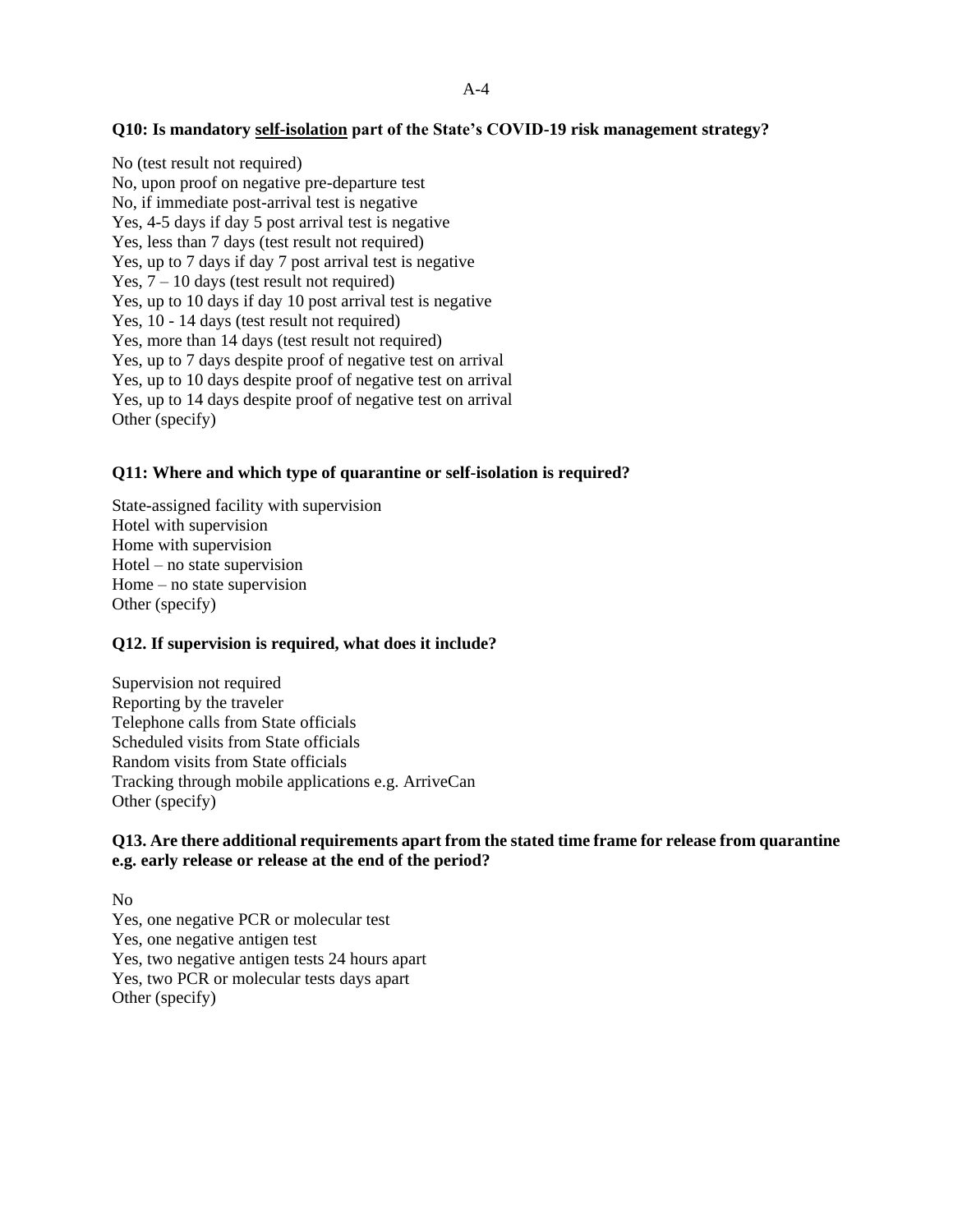### **Questions 14 -15 below relate to aviation personnel**

### **Q14: Are aviation personnel subjected to the same requirements as passengers?**

Yes

No, pre-departure testing and post arrival testing only at home base

No, not necessary to repeat testing if PCR test within the last 72 hours was negative

No, mandatory quarantine only for the duration of the layover

No, quarantine on arrival can be applied upon direction of employer

No, quarantine for short turn-around flights are allowed on aircraft (specify duration) Other (specify)

### **Q15: Choose all of the below statements that the national aviation authority considers should be applicable to aviation personnel:**

Some categories of aviation personnel should be considered as essential/key/critical positions

There should be a standardized global protocol for such categories of personnel in terms of testing and quarantine requirements

Such categories should be considered for priority vaccination to ensure continuation of essential services e.g. transportation of vaccines

Vaccination should not be mandatory for aviation personnel

Specify type of aviation personnel to be considered as essential/key/critical positions

# **Questions 16 -20 below relate to implementation of the ICAO** *Manual on Testing and Cross-border Risk Management Measures* **(Doc 10152) and Public Health Corridors (PHC)**

### **Q16: Did your State consider the guidance provided in the ICAO** *Manual on Testing and Crossborder Risk Management Measures* **(Doc 10152)?**

No

Yes, but it has not yet been implemented Yes, in process of implementation Yes, but not suitable for implementation If considered to be not suitable, specify reasons Suggestions for improvement of the guidance material

# **Q17: Has your State implemented travel corridors**<sup>1</sup> **with other countries?**

No Currently under discussion Yes (specify)

### **Q18: Is your State aware of the COVID-19 specific PHC guidance material and tools published on the ICAO CAPSCA website (**[Public Health Corridor \(PHC\) Implementation \(icao.int\)](https://www.icao.int/safety/CAPSCA/Pages/Public-Health-Corridor-(PHC)-Implementation-.aspx)**?**

No

l

Yes, but it has not yet been implemented

 $1$  A "travel corridor" or "Public Health Corridor" in ICAO documents is formed when two or more States agree to mutually recognize the implemented public health mitigation measures on one or more routes between their States within the objective, inter alia, to alleviate risk mitigation measures such as quarantine.